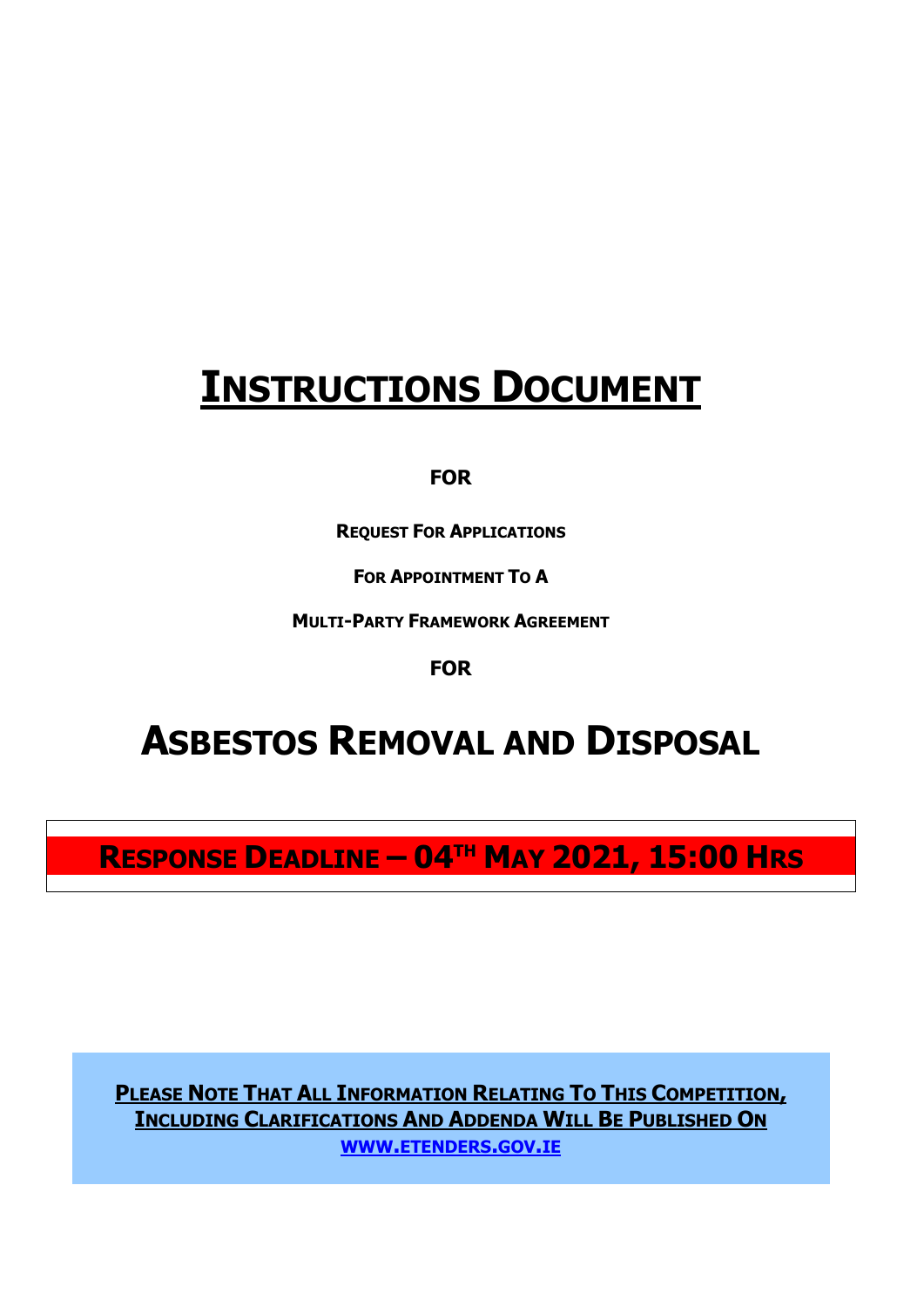# **TABLE OF CONTENTS**

| 1.0 |     |             |  |  |  |
|-----|-----|-------------|--|--|--|
|     | 1.1 |             |  |  |  |
|     | 1.2 |             |  |  |  |
| 2.0 |     |             |  |  |  |
|     | 2.1 |             |  |  |  |
|     | 2.2 |             |  |  |  |
| 3.0 |     |             |  |  |  |
|     | 3.1 |             |  |  |  |
|     | 3.2 |             |  |  |  |
|     | 3.3 |             |  |  |  |
|     | 3.4 |             |  |  |  |
|     | 3.5 |             |  |  |  |
|     | 3.6 |             |  |  |  |
|     | 3.7 |             |  |  |  |
| 4.0 |     |             |  |  |  |
|     | 4.1 |             |  |  |  |
|     | 4.2 | <b>ESPD</b> |  |  |  |
|     | 4.3 |             |  |  |  |
|     | 4.4 |             |  |  |  |
|     | 4.5 |             |  |  |  |
|     | 4.6 |             |  |  |  |
|     | 4.7 |             |  |  |  |
| 5.0 |     |             |  |  |  |
|     | 5.1 |             |  |  |  |
|     | 5.2 |             |  |  |  |
|     | 5.3 |             |  |  |  |
|     | 5.4 |             |  |  |  |
|     | 5.5 |             |  |  |  |
|     | 5.6 |             |  |  |  |
|     | 5.7 |             |  |  |  |
|     | 5.8 |             |  |  |  |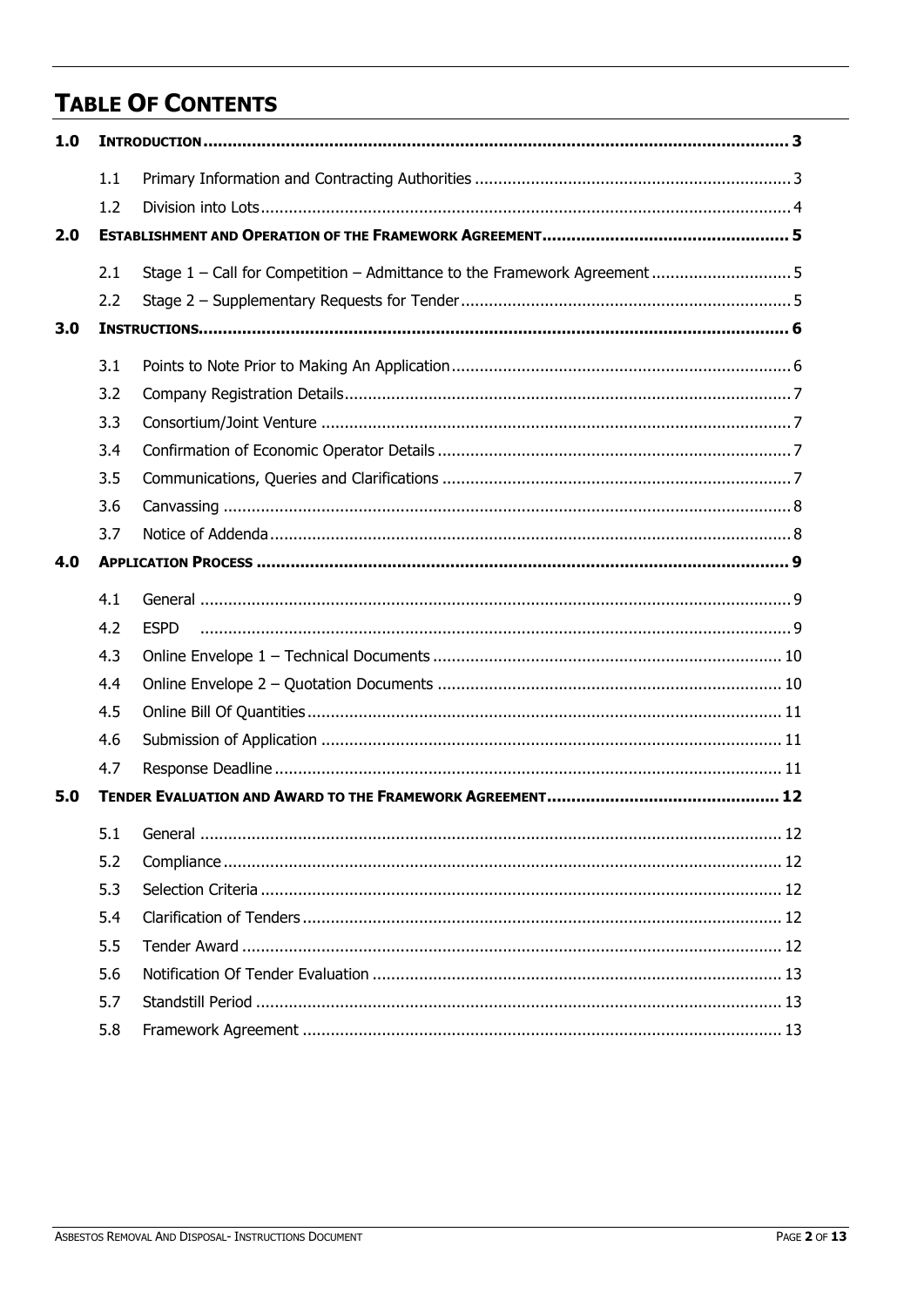# <span id="page-2-0"></span>**1.0 INTRODUCTION**

## <span id="page-2-1"></span>**1.1 PRIMARY INFORMATION AND CONTRACTING AUTHORITIES**

- 1.1.1 The Local Government Operational Procurement Centre (hereinafter referred to as "the LGOPC")<sup>1</sup>, acting as a central purchasing body<sup>2</sup> under the auspices of Kerry County Council, is co-ordinating the establishment of a Framework Agreement of Economic Operators<sup>3</sup> for Asbestos Removal And Disposal (hereinafter referred to as "the Framework Agreement") on behalf of contracting authorities<sup>4</sup>.
- 1.1.2 The contracting authorities eligible to partake in the Framework Agreement (hereinafter referred to as "the Contracting Authorities") include:
	- Ministers of the Government of Ireland; Central Government Departments; offices and noncommercial agencies and organisations which have a formal reporting and legal relationship to Central Government Departments, including all local authorities in Ireland (as defined in the Local Government Act 2014), (themselves including regional assemblies, local enterprise boards and library bodies), and those approved housing bodies which also constitute "bodies governed by public law" within the meaning of Regulation 2 of the European Union (Award of Public Authority Contracts Regulations 2016 (S. I. No. 284 of 2016) (hereinafter referred to as "the Regulations"), listed on the Register of Approved Housing Bodies maintained by the Department of Housing, Local Government and Heritage currently approved under section 6 of the Housing Act 1992;
	- Contracting authorities in the Irish health sector including but not limited to the Health Service Executive (HSE); the Health Information and Quality Authority (HIQA) and HSE funded Agencies delivering health & personal social services funded by more than 50% from Exchequer funds;
	- Contracting authorities which are Third Level Educational Institutions (including universities, institutes of technology and members of the Education Procurement Service);
	- Contracting authorities which are Education and Training Boards (ETBs) and ETB schools, and primary, post-primary, special and secondary schools as well as ETBs acting on behalf of schools;
	- An Garda Síochána (Police);
	- The Irish Prison Service;
	- Office of Public Works (OPW);
	- The Irish Defence Forces;
	- The Housing Agency.
- 1.1.3 Economic Operators admitted to the Framework Agreement will be invited to participate in Supplementary Requests for Tender<sup>5</sup> (hereinafter referred to as "Supplementary Request(s) for Tender") issued by the Contracting Authorities through [www.supplygov.ie](http://www.supplygov.ie/)<sup>6</sup> (hereinafter referred to as "Supplygov") for Asbestos Removal And Disposal (hereinafter collectively referred to as "Works") during the term of the Framework Agreement.
- 1.1.4 The Framework Agreement shall take effect on the Effective Date<sup>7</sup>. This Framework Agreement shall be established for a term of four (4) years unless it is otherwise terminated in accordance with the provisions

 $1$  The LGOPC is responsible for the development and implementation of central purchasing mechanisms for the Category Councils of Plant Hire and Minor Building Works & Civils as established by the Office of Government Procurement.

 $2$  Central Purchasing Body means a central purchasing body as defined by Regulation 2(1) of the European Union (Award of Public Authority Contracts) Regulations 2016 (S. I. No. 284 of 2016) (hereinafter referred to as "the Regulations").

 $3$  Economic Operator means an economic operator as defined by Regulation 2(1) of the Regulations.

<sup>&</sup>lt;sup>4</sup> Contracting authorities means a contracting authority as defined by Regulation 2(1) of the Regulations.

<sup>&</sup>lt;sup>5</sup> Supplementary Request for Tender means a request for tender issued by the Contracting Authorities to the Economic Operators admitted to the Framework Agreement via [www.supplygov.ie](http://www.supplygov.ie/) for a Supplementary Request for Tender Contract (hereinafter referred to as an "sRFT Contract"). <sup>6</sup>[www.supplygov.](http://www.supplygov/)ie is a procurement platform operated by the LGOPC facilitating Local Authorities and other state agencies in the public

procurement of goods, works and services from economic operators.  $7$  means the date when the Framework Agreement becomes active.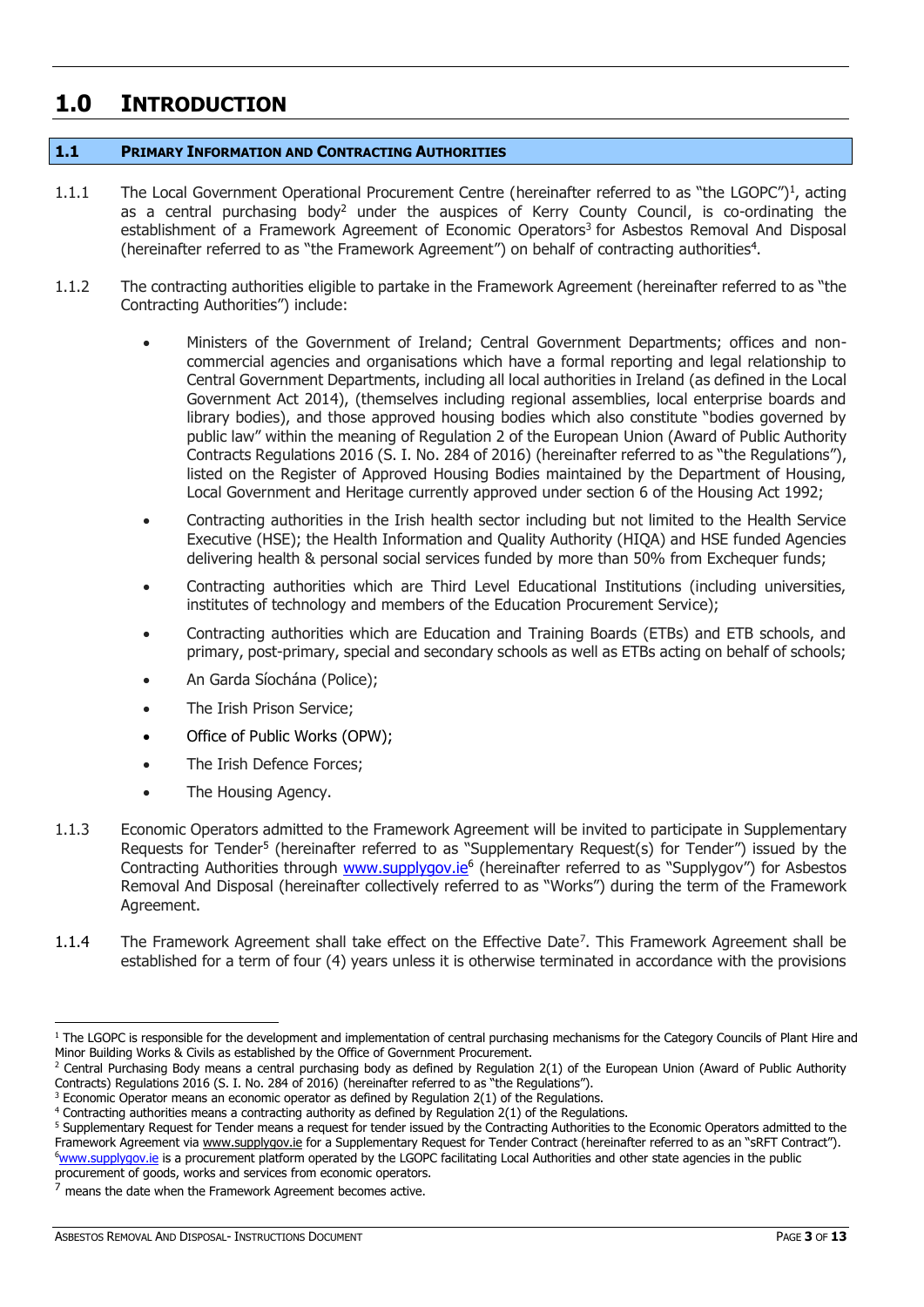of this Framework Agreement. It is anticipated that the Framework Agreement will commence in Quarter 2 2021.

1.1.5 The total value of contracts to be awarded under the Framework Agreement (hereinafter referred to as "sRFT Contract(s)")<sup>8</sup> is estimated to exceed the threshold whereby Directive 2014/24 EU and the Regulations apply to this call for competition.

## <span id="page-3-0"></span>**1.2 DIVISION INTO LOTS**

1.2.1 Not Applicable to this Framework Agreement.

-

<sup>&</sup>lt;sup>8</sup> sRFT Contract means a contract for Works entered between an Economic Operator and a Contracting Authority following a Supplementary Request for Tender.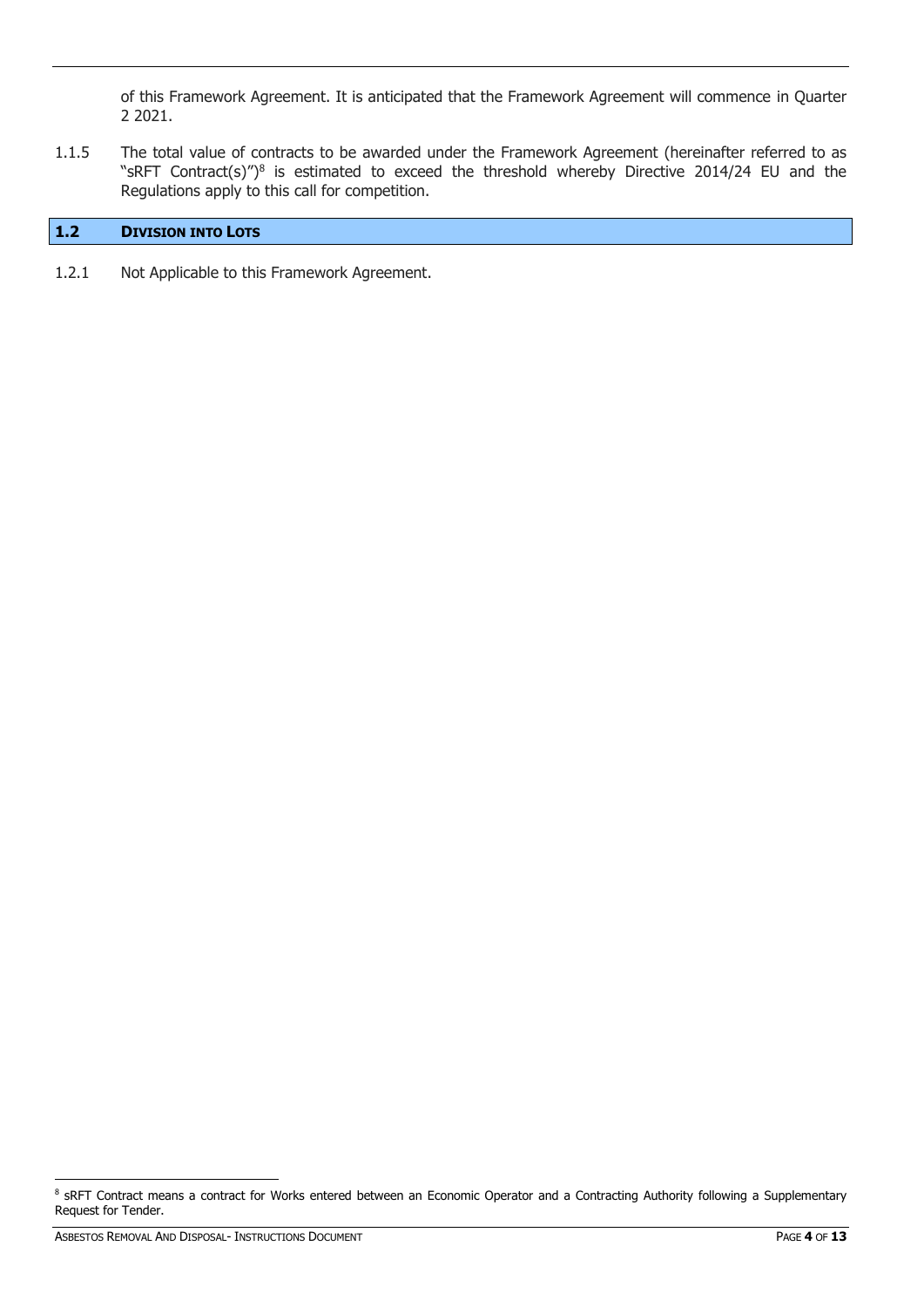# <span id="page-4-0"></span>**2.0 ESTABLISHMENT AND OPERATION OF THE FRAMEWORK AGREEMENT**

## <span id="page-4-1"></span>**2.1 STAGE 1 – CALL FOR COMPETITION – ADMITTANCE TO THE FRAMEWORK AGREEMENT**

## **This stage is hosted on [www.etenders.gov.ie](http://www.etenders.gov.ie/)**<sup>9</sup> **(hereinafter referred to as "eTenders").**

- 2.1.1 Stage 1 is the establishment of a Multi-Party Framework Agreement following a tender competition issued by the LGOPC on eTenders seeking applications from Economic Operators for works associated with Asbestos Removal and Disposal. In stage 1, the LGOPC assesses the Economic Operator against the exclusion grounds, selection criteria and tender award criteria. All Economic Operators that pass this assessment are admitted to the Framework Agreement and there is no limit to the number of Economic Operators that may be admitted.
- 2.1.2 Instructions on how to complete an application are outlined in **Section 4.0: Application Process** of this document.
- 2.1.3 Applications will be assessed in accordance with **Section 5.0: Tender Evaluation and Award to the Framework Agreement**.

## <span id="page-4-2"></span>**2.2 STAGE 2 – SUPPLEMENTARY REQUESTS FOR TENDER**

## **This stage is hosted on [www.supplygov.ie](http://www.supplygov.ie/) (hereinafter referred to as "Supplygov").**

2.2.1 Stage 2 involves the Contracting Authorities inviting the Economic Operators admitted to the Framework Agreement to tender for specific sRFT Contracts. Contracting Authorities shall invite, all Economic Operators admitted to the Framework Agreement that have indicated an interest in tendering for those region(s) selected as part of their application.

-

<sup>9</sup> eTenders is a procurement platform administered by the Office of Government Procurement facilitating local authorities and other state agencies in the public procurement of goods, works and services.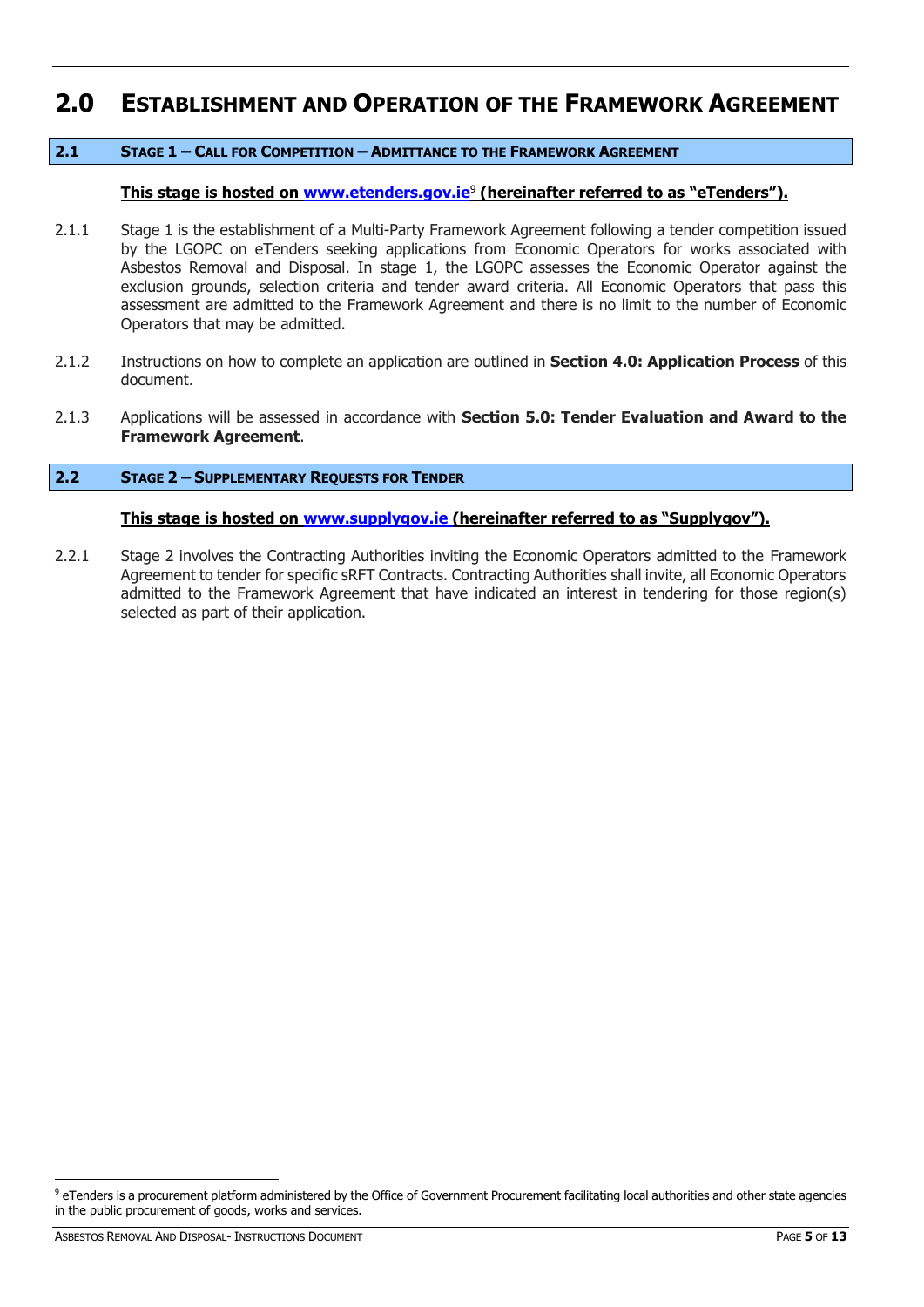# <span id="page-5-0"></span>**3.0 INSTRUCTIONS**

## <span id="page-5-1"></span>**3.1 POINTS TO NOTE PRIOR TO MAKING AN APPLICATION**

- 3.1.1 All documentation, information and communications relating to the Framework Agreement, including the Tender Documents<sup>10</sup>, are published on eTenders under the Contract Notice, which supersedes and replaces all previous documentation, communications and correspondence issued by the LGOPC and/or the Contracting Authorities in relation to same.
- 3.1.2 If an Economic Operator becomes aware of any ambiguity, discrepancy, error, or omission in the Tender Documents or in the online application process, it shall immediately notify the LGOPC through the eTenders messaging system.
- 3.1.3 The LGOPC gives no assurances as to the level of expenditure by the Contracting Authorities through the Framework Agreement and the admittance of an Economic Operator to the Framework Agreement does not constitute a commitment from the Contracting Authorities to enter into sRFT Contracts with the Economic Operator. Any costs incurred by the Economic Operator, howsoever arising, in making an application shall be the Economic Operator's own liability.
- 3.1.4 The Tender Documents, in whole or in part, may not be reproduced, stored, transmitted, or used for purposes other than this tender competition without the prior written permission of the LGOPC.
- 3.1.5 The LGOPC, acting in its sole discretion, may, by giving written notice, cancel this tender competition at any stage prior to the formal establishment of the Framework Agreement (or at any time during the term of the Framework Agreement in accordance with the terms of the Framework Agreement) without recompense to the Economic Operator.
- 3.1.6 Economic Operators can make only one application (per Economic Operator) in response to this tender competition.
- 3.1.7 Economic Operators not currently registered on eTenders must register as a "Supplier" on eTenders in order to make an application.
- 3.1.8 Economic Operators must:
	- fully comply with this Instructions Document and a failure to do so may result in the application being deemed non-compliant. An Economic Operator that makes an application that is deemed non-compliant shall not be admitted to the Framework Agreement;
	- read the Tender Documents carefully and ensure that they fully understand the requirements of this tender competition and the terms of the Framework Agreement prior to applying;
	- take into account: (a) upload speeds may vary and; (b) there is a maximum upload limit of 2.14GB per file (documents larger than this should be divided into smaller files prior to upload);
	- ensure electronic documents are not corrupt.
- 3.1.9 The LGOPC will not issue hard copy correspondence relating to any aspect of this tender competition.
- 3.1.10 All correspondence will be issued via eTenders only and it is the responsibility of the Economic Operator to ensure that its correct email address for the receipt of electronic correspondence is recorded on its eTenders account.
- 3.1.11 If links are not working in any electronic correspondence (due to internal firewalls or IT security), log in directly via the eTenders portal to view.

<sup>-</sup><sup>10</sup> Tender Documents mean the Instructions Document, the Agreement, the ESPD, the Selection Criteria and the Bill of Quantities, associated Contract(s) and Forms to be completed.

ASBESTOS REMOVAL AND DISPOSAL- INSTRUCTIONS DOCUMENT **AND ASSESSED ASSESSED ASSESSED FOR A SET ASSESSED PAGE 6 OF 13**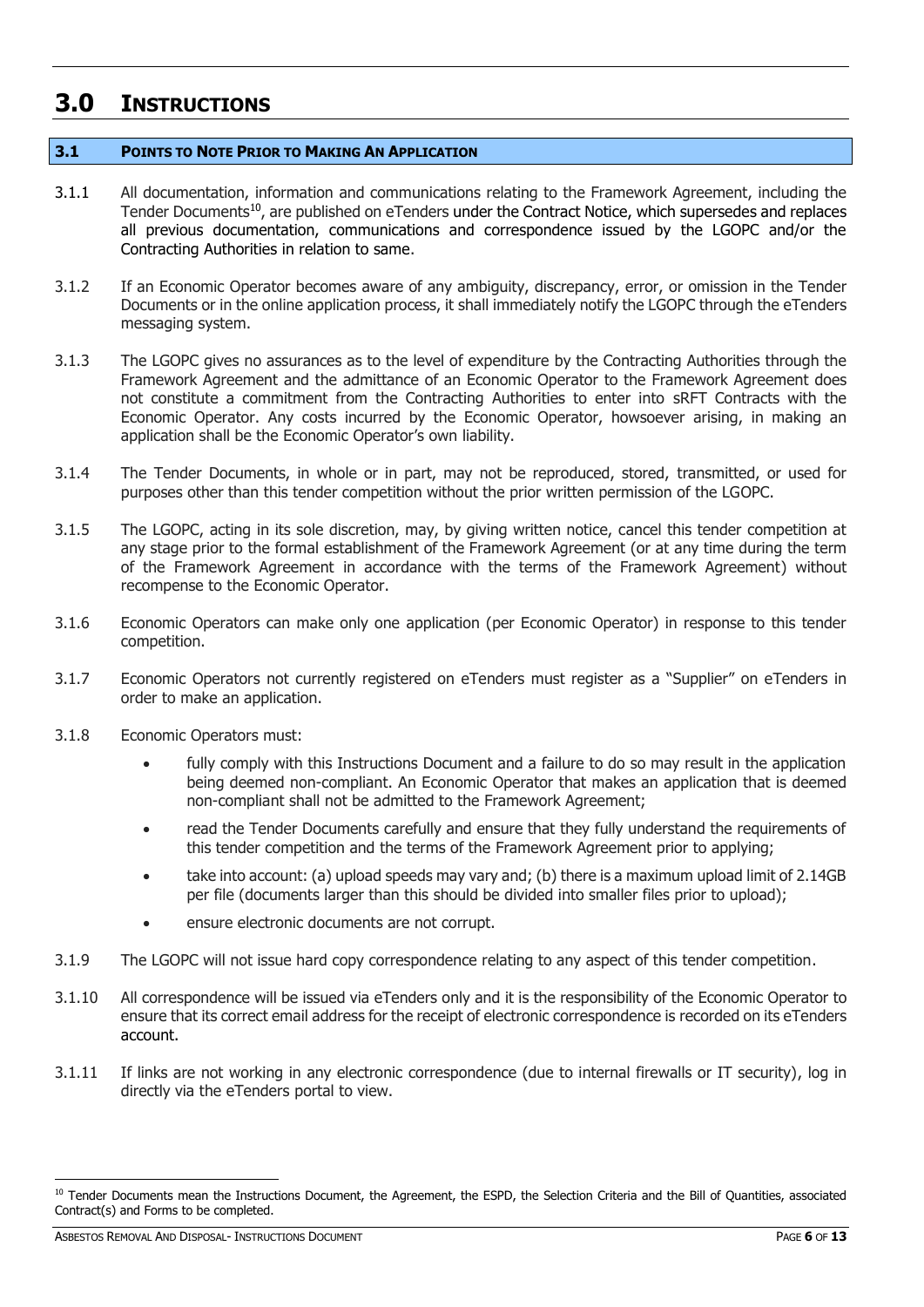- 3.1.12 All Economic Operators should include [noreply@eu-supply.com](mailto:noreply@eu-supply.com) in their spam filters (if they use a filtering tool), in order to receive notifications.
- 3.1.13 Should an Economic Operator experience any technical difficulty with any aspect of its application on eTenders, please contact the eTenders Support Desk on 353 (0) 21 243 92 77 or via etenders@eusupply.com.

## <span id="page-6-0"></span>**3.2 COMPANY REGISTRATION DETAILS**

- 3.2.1 Where an Economic Operator is registered with the Companies Registration Office (hereinafter referred to as the "CRO") it must ensure that:
	- the registered company name and address as recorded in the CRO are used in all relevant parts of the application.
- 3.2.2 Where an Economic Operator is not registered with the CRO it must ensure that:
	- the Economic Operator's name and address as registered with its VAT/Tax Registration Number is used in all relevant parts of the application.

## <span id="page-6-1"></span>**3.3 CONSORTIUM/JOINT VENTURE**

- 3.3.1 An Economic Operator comprising of a consortium or joint venture (hereinafter collectively referred to as the "Consortium") will not be required to convert into a specific legal entity to submit an application but may be required to do so prior to admittance to the Framework Agreement. In this respect the LGOPC may, at its discretion, enter into the Framework Agreement with:
	- one member who will carry overall responsibility for the performance of an sRFT Contract;
	- each member of the Consortium on a joint and several liability basis;
	- one member of the Consortium with the other members being subcontractors; or
	- at its discretion, the LGOPC may require the Consortium to enter into any other contracting arrangement.

#### <span id="page-6-2"></span>**3.4 CONFIRMATION OF ECONOMIC OPERATOR DETAILS**

- 3.4.1 The LGOPC may examine and verify the Economic Operator's details as submitted including, but not limited to, the following:
	- Nature of the Economic Operator;
	- Name of the Economic Operator;
	- Address of the Economic Operator;
	- VAT/Tax Registration Number of the Economic Operator (if applicable); and
	- Company Registration Number of the Economic Operator (if applicable).
- 3.4.2 Where, in the course of such examination, the LGOPC determines that an Economic Operator has provided details that contain discrepancies, it may at its discretion contact the Economic Operator requesting that the Economic Operator provide or confirm the correct details.

#### <span id="page-6-3"></span>**3.5 COMMUNICATIONS, QUERIES AND CLARIFICATIONS**

- 3.5.1 All queries from Economic Operators in relation to this tender competition may only be submitted online through the messaging function on eTenders.
- 3.5.2 The LGOPC will endeavor to respond to all reasonable queries validly received without delay. However, the LGOPC is not obliged, nor does it undertake, to respond to all queries received and queries seeking interpretation of this Instructions Document may not result in a response.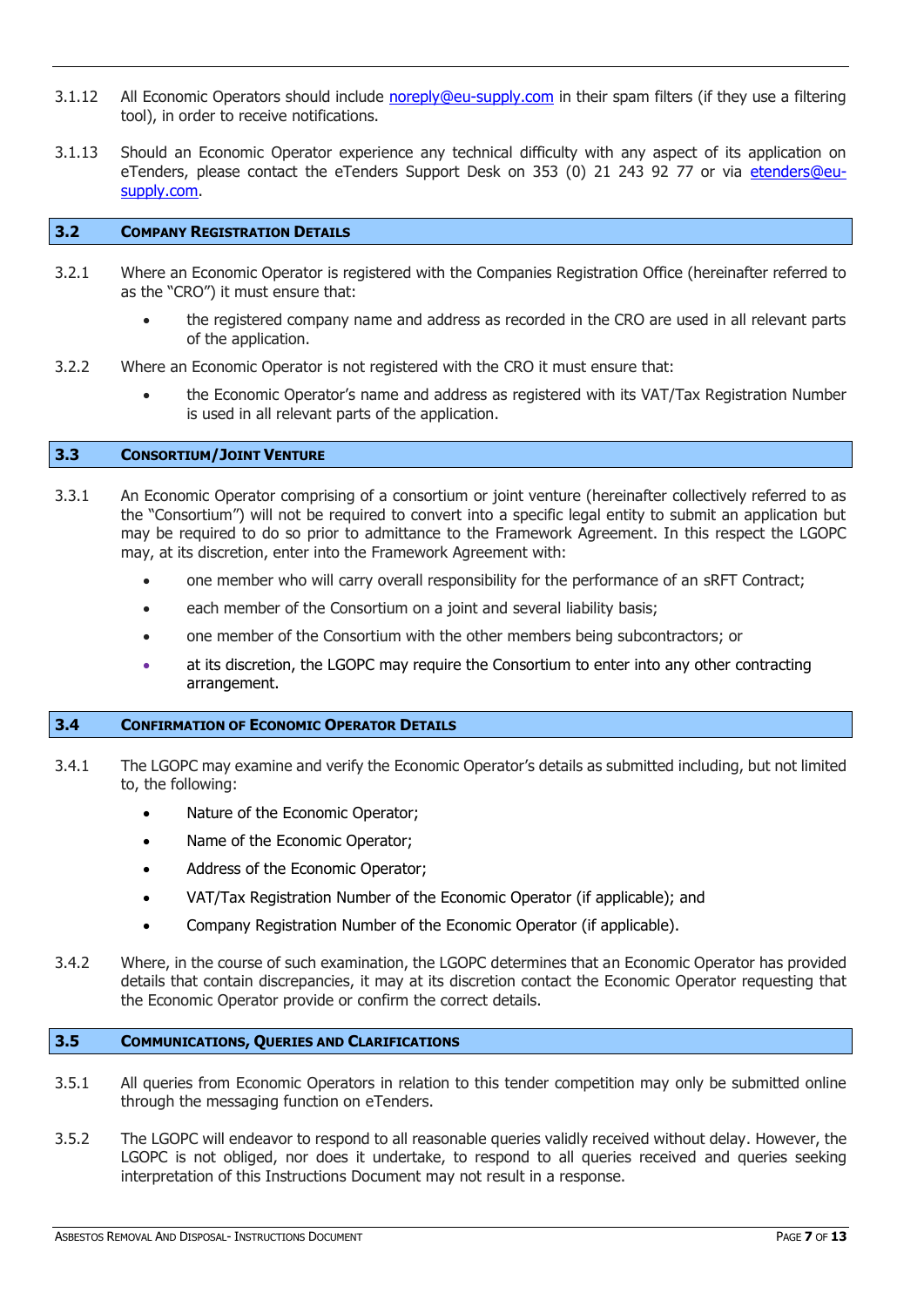- 3.5.3 Any queries, along with the LGOPC's response to same, will, where appropriate, be communicated to all those expressing an interest in this tender competition without disclosing the name of the Economic Operator who initiated the query.
- 3.5.4 If an Economic Operator believes a query and/or its response relates to a confidential or commercially sensitive aspect of its application, it must mark the query as "Confidential" and state the reason(s) why it believes it to be confidential or commercially sensitive. The LGOPC shall have regard to such statement but shall not be bound by same. If the LGOPC, in its absolute discretion, is satisfied that the query and/or its response should be properly regarded as being confidential or commercially sensitive, the nature of the query and its response shall be kept confidential subject to the LGOPC's and/or the Economic Operators obligations under public procurement and freedom of information legislation.

<span id="page-7-0"></span>

- 3.6.1 Canvassing or any effort by an Economic Operator to influence any staff or agents of the LGOPC in relation to any aspect of this tender competition, may result in the Economic Operator's disqualification.
- 3.6.2 Where an Economic Operator has an existing relationship with the LGOPC (or its staff or agents), any discussions, correspondence or other influences on this tender competition may be treated as canvassing.
- 3.6.3 In accordance with Section 38 of the Ethics in Public Office Act 1995, any money, gift or other consideration from an Economic Operator holding, or seeking to obtain, admittance to the Framework Agreement will be deemed to have been paid or given corruptly unless the contrary is proved.

## <span id="page-7-1"></span>**3.7 NOTICE OF ADDENDA**

3.7.1 The LGOPC reserves the right, where necessary for the efficient and compliant operation of the Framework Agreement, to update or alter this Instructions Document, other Tender Documents and/or any information and documents pertaining to the Framework Agreement by written notice via eTenders and any such notification will automatically become part of the Tender Documents.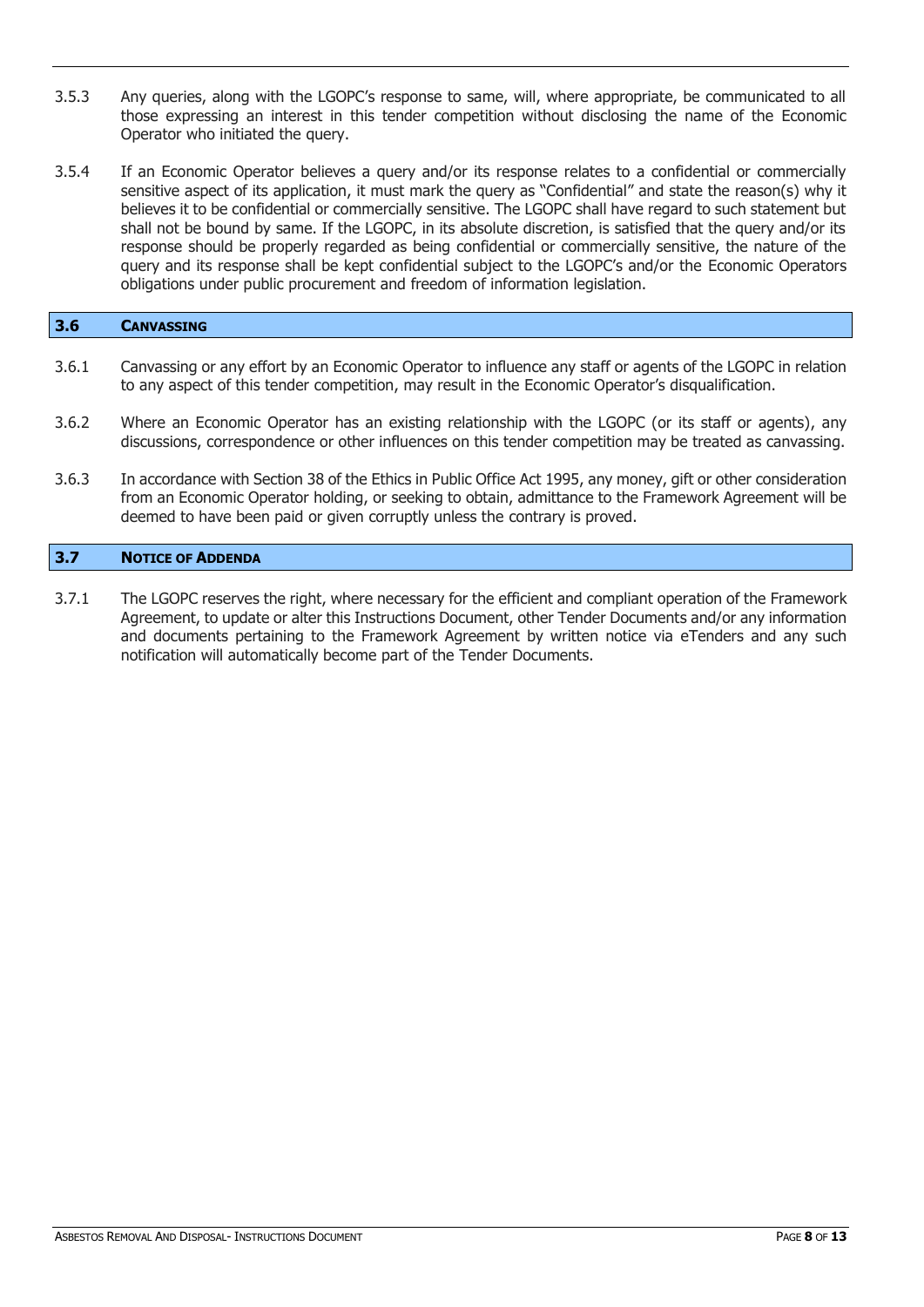## <span id="page-8-0"></span>**4.0 APPLICATION PROCESS**

## <span id="page-8-1"></span>**4.1 GENERAL**

- 4.1.1 All applications must be made via eTenders.
- 4.1.2 Economic Operators must fully complete and submit the following in order to make a compliant application:
	- the online European Single Procurement Document (hereinafter referred to as the "ESPD")
	- the online Selection Criteria (Envelope 1 Technical Documents) including all requested supporting documentation;
	- the online Selection Criteria (Envelope 2 Quotation Documents); and
	- the online Bill of Quantities.
- 4.1.3 Economic Operators do not need to complete the entire application process at one time. The application can be saved at any time prior to submission. A User Guide is available on eTenders.

## <span id="page-8-2"></span>**4.2 ESPD**

- 4.2.1 The ESPD is a self-declaration of the Economic Operator's financial status, abilities and suitability for a public procurement procedure and is used as preliminary evidence of fulfilment of the conditions required in public procurement procedures across the European Union.
- 4.2.2 Economic Operators can access the ESPD by clicking on "*Manage ESPD Responses*" in the ESPD section on eTenders and selecting 'Create'.
- 4.2.3 **Part I** of the ESPD relates to information concerning the Contracting Authority and the procurement procedure and does not require any input on the part of the Economic Operator.
- 4.2.4 **Part II** of the ESPD relates to information concerning the Economic Operator and requires input on the part of the Economic Operator and includes the following:

## **Section A:**

- This section has been pre-populated with the details entered by the Economic Operator when creating its profile on eTenders and it includes questions to be answered. The Economic Operator must:
	- **a)** ensure that the pre-populated details regarding the Economic Operator are correct

Or

**b)** if necessary, amend the pre-populated details regarding the Economic Operator in order to correct them.

## **Section B:**

- The Economic Operator must enter details regarding the representative(s) of the Economic Operator i.e. the person(s) empowered to represent the Economic Operator for the purpose of this tender competition.
- Applications shall be made under the Economic Operators account on eTenders. Section B facilitates the identification of a representative empowered to complete this process on behalf of the Economic Operator.

## **Section C:**

 If applicable, the Economic Operator must enter details regarding other entities that the Economic Operator relies on to meet the selection criteria (and rules (if any) under Part V of the online ESPD) of this tender competition.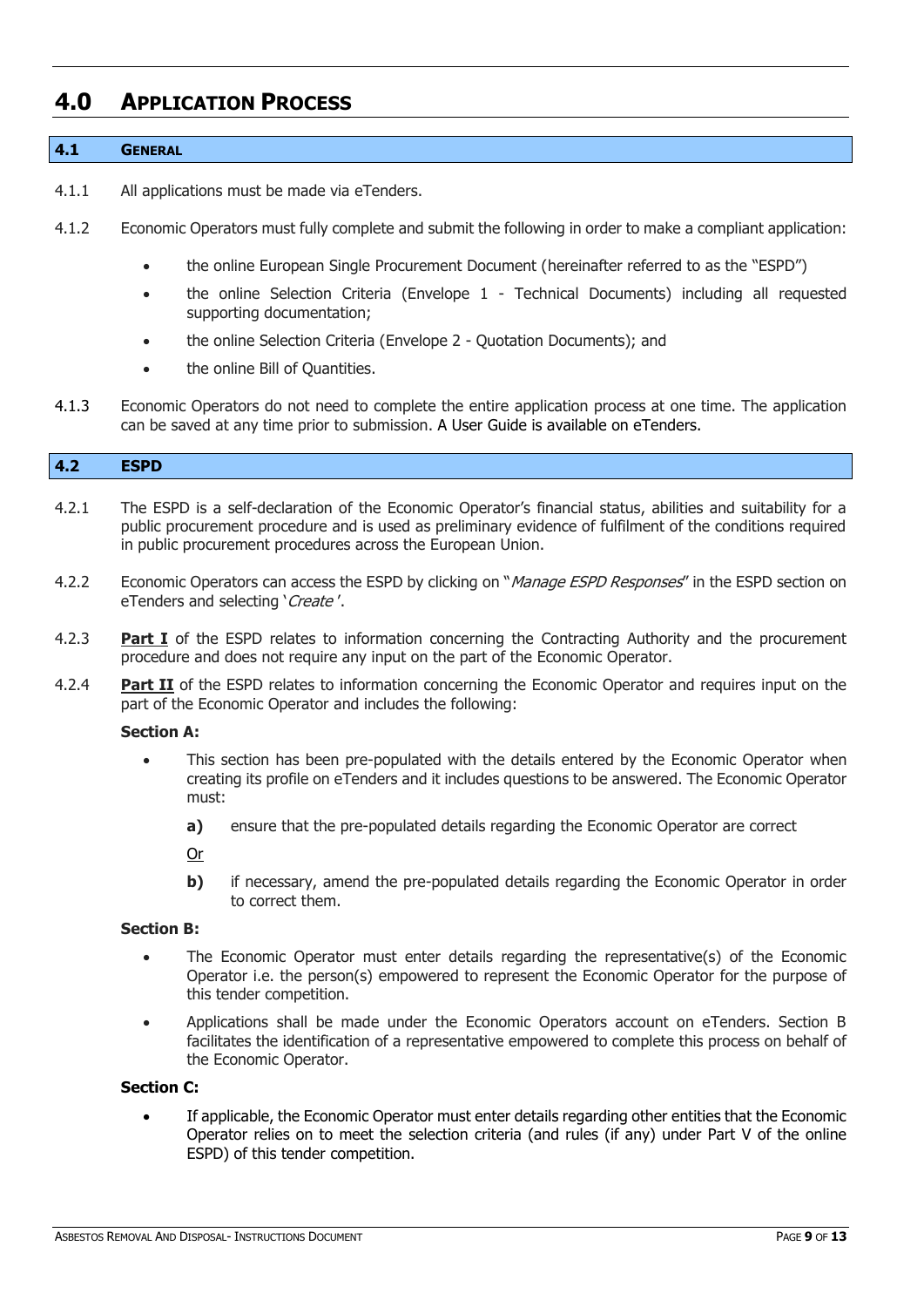## **Section D:**

- This Section of the ESPD does not require any input on the part of the Economic Operator for this tender competition.
- 4.2.5 **Part III** of the ESPD relates to exclusionary grounds and requires input on the part of the Economic Operator as follows:
	- Part 3.A: The Economic Operator must answer all queries on these exclusionary grounds.
	- Part 3.B: The Economic Operator must answer all queries on these exclusionary grounds.
	- Part 3.C: The Economic Operator must answer all queries on these exclusionary grounds.
- 4.2.6 **Part IV** of the ESPD: The Economic Operator must complete this declaration.

**Important Note:** In order to comply with the selection criteria for this tender competition the Economic Operator must separately fully complete all qualification questions as part of the Selection Criteria they intend to apply for. (A Note to this effect has been inserted by the LGOPC in Part IV of the online ESPD).

- 4.2.7 **Part V** of the ESPD does not require any input on the part of the Economic Operator for this tender competition.
- 4.2.8 **Part VI** of the ESPD allows the Economic Operator to review its responses before selecting the date and location prior to submission of the ESPD.
- 4.2.9 The Economic Operator must select the '**Finalize** ' button in the bottom right hand corner of the screen in order to submit the ESPD.

## <span id="page-9-0"></span>**4.3 ONLINE ENVELOPE 1 – TECHNICAL DOCUMENTS**

## **Qualification questions**

- 4.3.1 Economic Operators must complete all of the 'Qualification questions' for online envelope 1 on [www.etenders.gov.ie.](http://www.etenders.gov.ie/)
- 4.3.2 Economic Operators can access the 'Qualification questions' by clicking on the 'Answer questions' button in the envelope 1 section of the 'My Response' page for this RFT on [www.etenders.gov.ie.](http://www.etenders.gov.ie/)
- 4.3.3 A tender submission that includes an answer and/or response to a minimum selection criteria ("pass/fail criteria") question and/or declaration in the Online Qualification Questions which denotes that the Economic Operator fails to meet the minimum selection criteria for appointment to the Framework Agreement shall be deemed to be a compliant submission but shall be adjudged to fail to meet the minimum selection criteria necessary for entry on to the Framework Agreement and, accordingly, shall not be awarded entry on to the Framework Agreement.

## <span id="page-9-1"></span>**4.4 ONLINE ENVELOPE 2 – QUOTATION DOCUMENTS**

## **Qualification questions**

- 4.4.1 Economic Operators must complete all of the 'Qualification questions' for online Envelope 2 on [www.etenders.gov.ie.](http://www.etenders.gov.ie/)
- 4.4.2 Economic Operators can access the 'Qualification questions' by clicking on the 'Answer questions' button in the envelope 2 section of the 'My Response' page for this RFT on [www.etenders.gov.ie.](http://www.etenders.gov.ie/)
- 4.4.3 A tender submission that includes an answer and/or response to a minimum selection criteria ("pass/fail criteria") question and/or declaration in the Online Qualification Questions which denotes that the Economic Operator fails to meet the minimum selection criteria for appointment to the Framework Agreement shall be deemed to be a compliant submission but shall be adjudged to fail to meet the minimum selection criteria necessary for entry on to the Framework Agreement and, accordingly, shall not be awarded entry on to the Framework Agreement.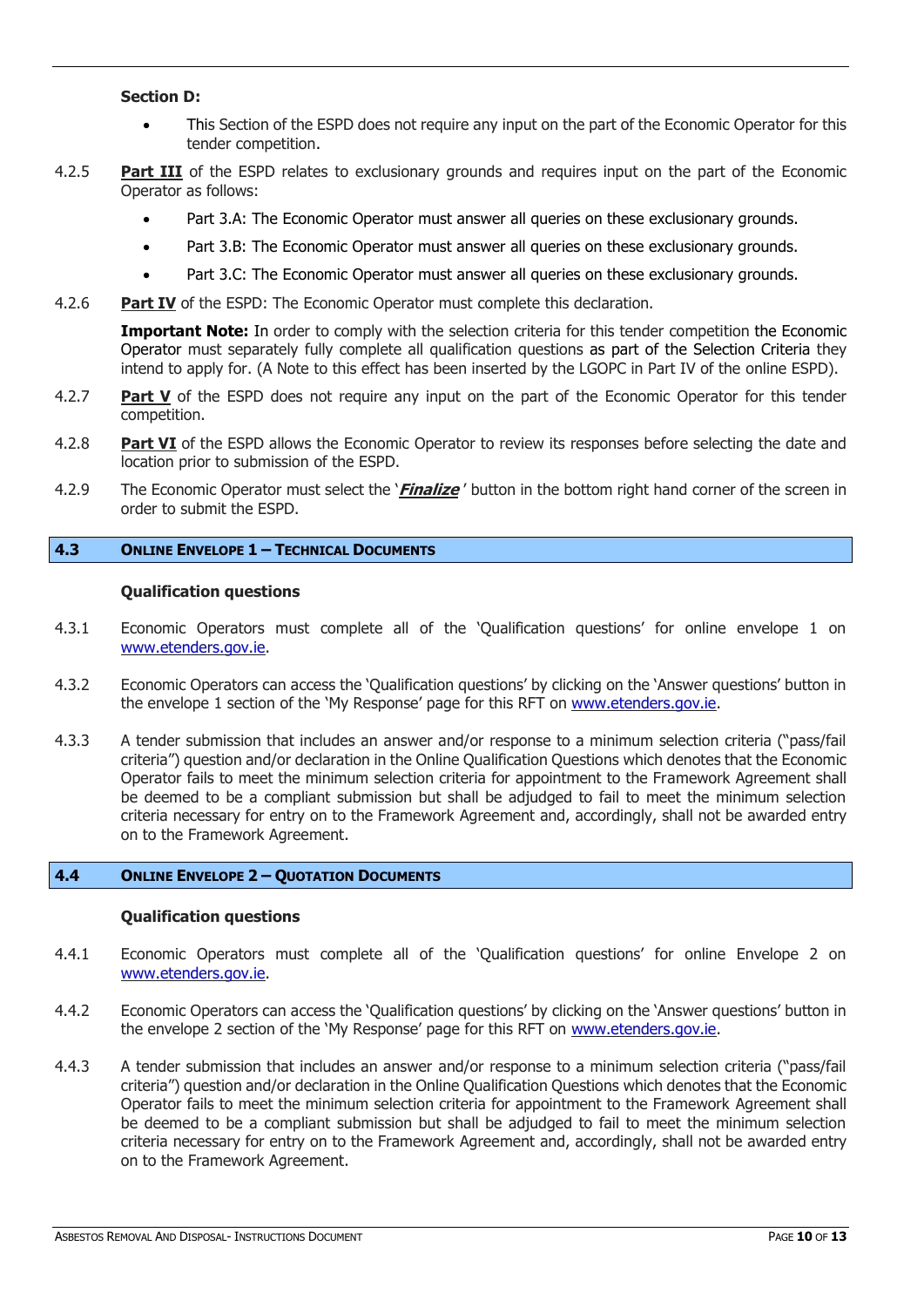## <span id="page-10-0"></span>**4.5 ONLINE BILL OF QUANTITIES**

## **Bill of Quantities**

- 4.5.1 Economic Operators must complete the online Bill of Quantities.
- 4.5.2 Economic Operators can access the online Bill Of Quantities by clicking on the 'Price online' button in the Bill of Quantities section of the 'My Response' page for this RFT on [www.etenders.gov.ie.](http://www.etenders.gov.ie/)

## <span id="page-10-1"></span>**4.6 SUBMISSION OF APPLICATION**

- 4.6.1 Economic Operators must click on "Submit response" on eTenders to submit their application.
- 4.6.2 Economic Operators can review the progress of their application via the "My response" page on [eTenders.](http://www.etenders.gov.ie/)

## <span id="page-10-2"></span>**4.7 RESPONSE DEADLINE**

4.7.1 It is the responsibility of each individual Tenderer to ensure that their tender is submitted by the response deadline noted on [www.etenders.gov.ie.](http://www.etenders.gov.ie/)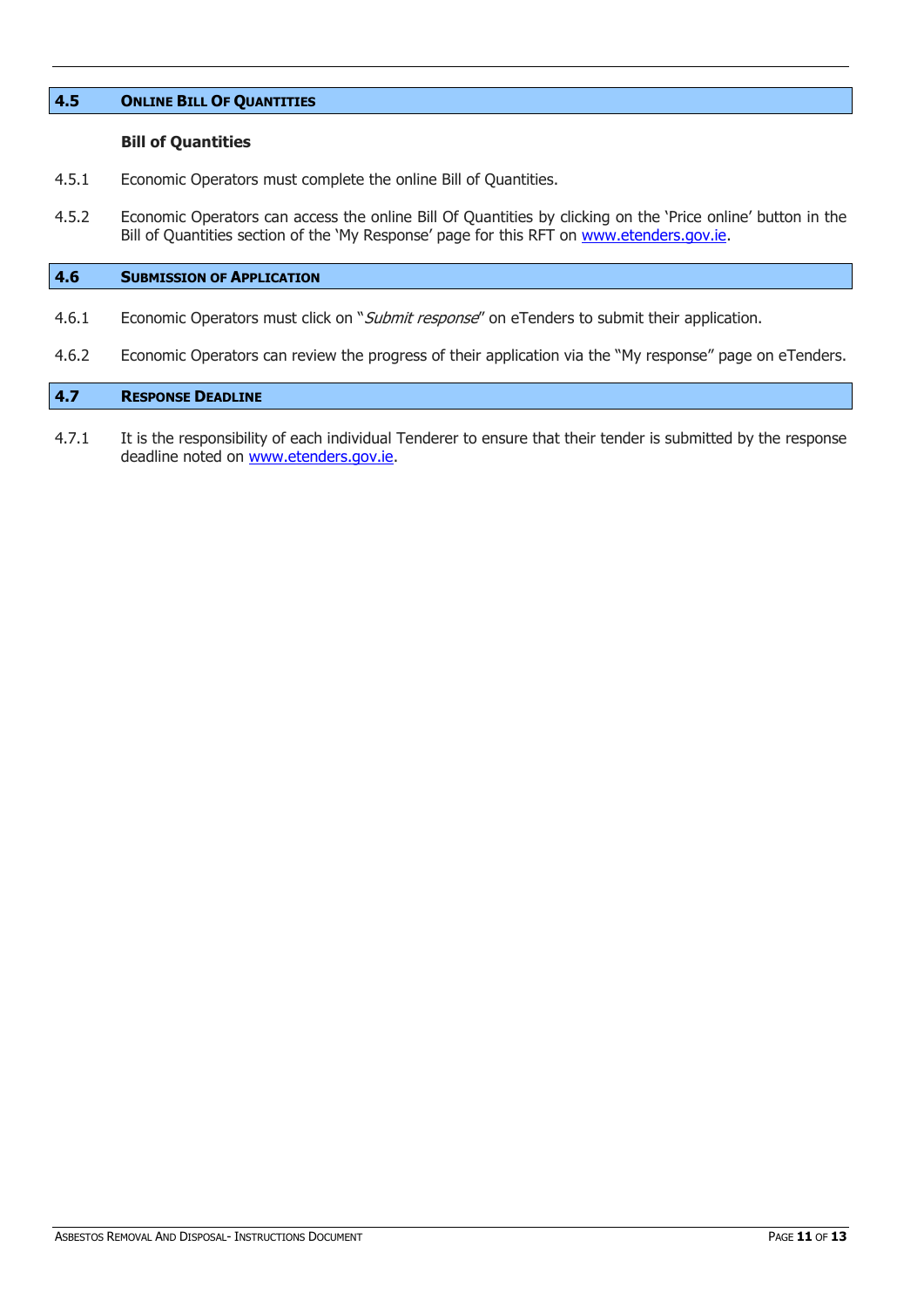# <span id="page-11-0"></span>**5.0 TENDER EVALUATION AND AWARD TO THE FRAMEWORK AGREEMENT**

## <span id="page-11-1"></span>**5.1 GENERAL**

5.1.1 Applications for admittance to the Framework Agreement will be assessed by the LGOPC as follows:

| <b>PROCESS</b>            | <b>ACTION</b>                                                                                   |
|---------------------------|-------------------------------------------------------------------------------------------------|
| <b>Compliance</b>         | Assess completeness of application for compliance with requirements of the<br>Tender Documents. |
| <b>Selection Criteria</b> | Compliant applications will be assessed in accordance with the selection<br>criteria.           |
| <b>Tender Award</b>       | Award Scores and Rank Tenderers.                                                                |

## <span id="page-11-2"></span>**5.2 COMPLIANCE**

- 5.2.1 Applications will be assessed to determine whether they include all information and documentation required.
- 5.2.2 Compliant applications will proceed to be assessed in accordance with the selection criteria. Non-compliant applications will not progress any further in this competition.

## <span id="page-11-3"></span>**5.3 SELECTION CRITERIA**

- 5.3.1 Compliant applications will be assessed against the selection criteria. An Economic Operator that does not meet the minimum selection criteria will not progress any further in this competition.
- 5.3.2 Economic Operators must meet the minimum selection criteria.

## <span id="page-11-4"></span>**5.4 CLARIFICATION OF TENDERS**

- 5.4.1 During the assessment of an application, the LGOPC may seek clarifications or further information (or take such other legally permissible actions) from Economic Operators via eTenders.
- 5.4.2 The Economic Operator's response to a request for clarification or further information shall be submitted via eTenders no later than the date specified by the LGOPC. Any response provided by an Economic Operator may not constitute a material alteration of the application initially submitted.

#### <span id="page-11-5"></span>**5.5 TENDER AWARD**

5.5.1 All applications that meet the minimum selection criteria will be further assessed and ranked in terms of the following award criteria and ranking methodology established for securing a place on the Framework Agreement:

| <b>AWARD CRITERIA</b>                                      | <b>WEIGHTING</b> | <b>MAXIMUM MARKS</b><br><b>AVAILABLE</b> |
|------------------------------------------------------------|------------------|------------------------------------------|
| Most Economically Advantageous Tender: Price (Total Price) | 100%             | 1,000                                    |

5.5.2 To secure a place on the Framework Agreement, each Tenderer will be ranked based on the **'**Total Price' on [www.etenders.gov.ie](http://www.etenders.gov.ie/) as follows -:

## **Score on price formula = (Maximum 'Score')-1,000\*(1- (Lowest 'Bid'/Bid))**